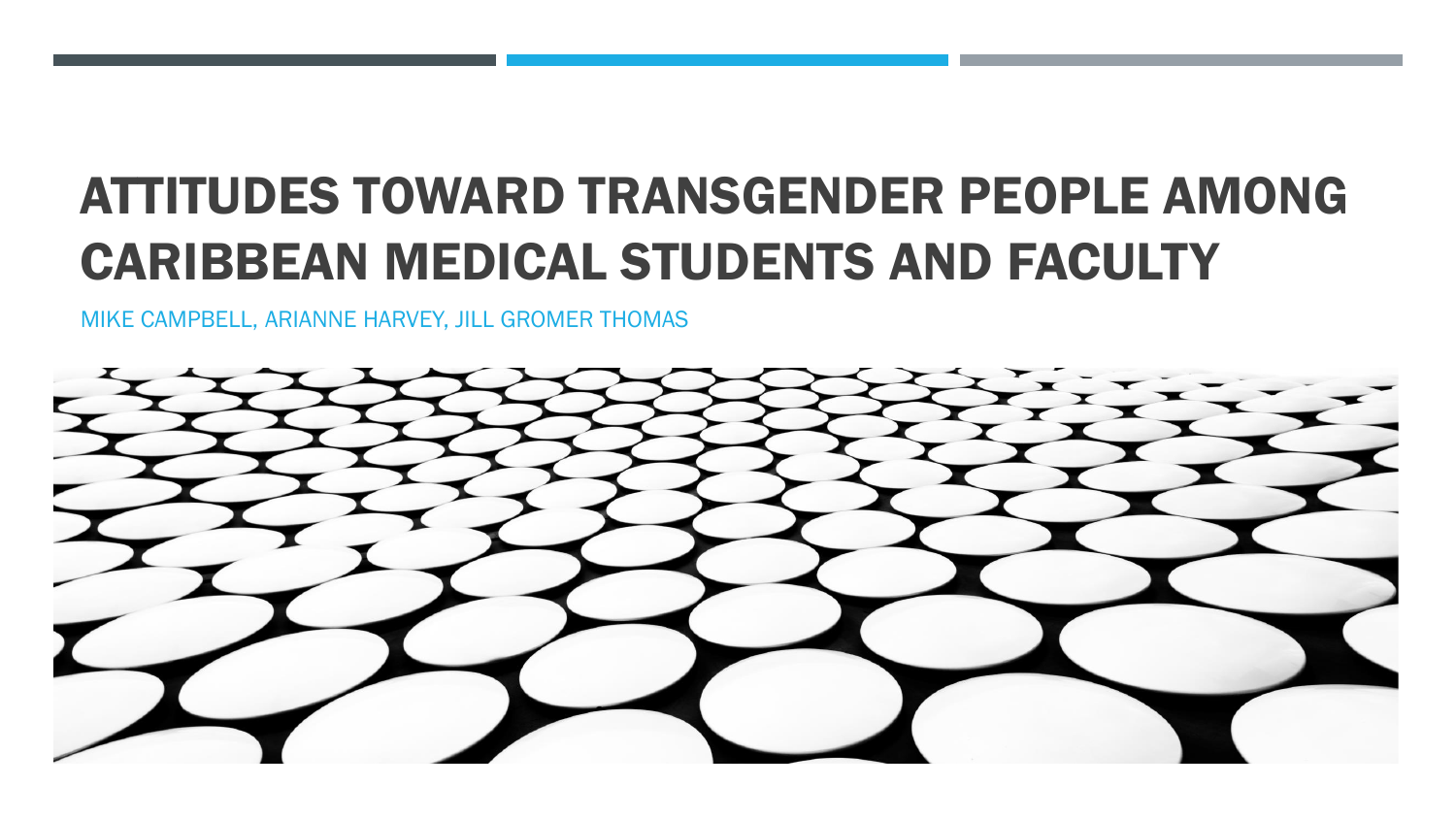#### INTRODUCTIONS: WHY TRANSGENDER HEALTHCARE RESEARCH?

- Our Team: Mike, Arianne, & Jill (Maisha Emmanuel, Natalie Greaves, Heather Harewood, and Azim Majumder as well)
- Transgender stigma contributes to negative health outcomes, including these key concerns identified by PAHO (2014):
	- Disproportionately high levels of exposure to verbal and physical violence, including deadly assaults
	- High levels of psychological distress correlated with external causes (e.g., employment discrimination)
	- Disproportionate rates of HIV and other STIs
	- High levels of substance / alcohol use
	- Negative consequences resulting from self-administered hormones / medications
- State of transgender research in the Caribbean
	- Rambarran & Grenfell (2016) identified deficits in knowledge, training, and experience supporting LGBT healthcare among primary care practitioners in Barbados
- Implications of provider attitudes for transgender healthcare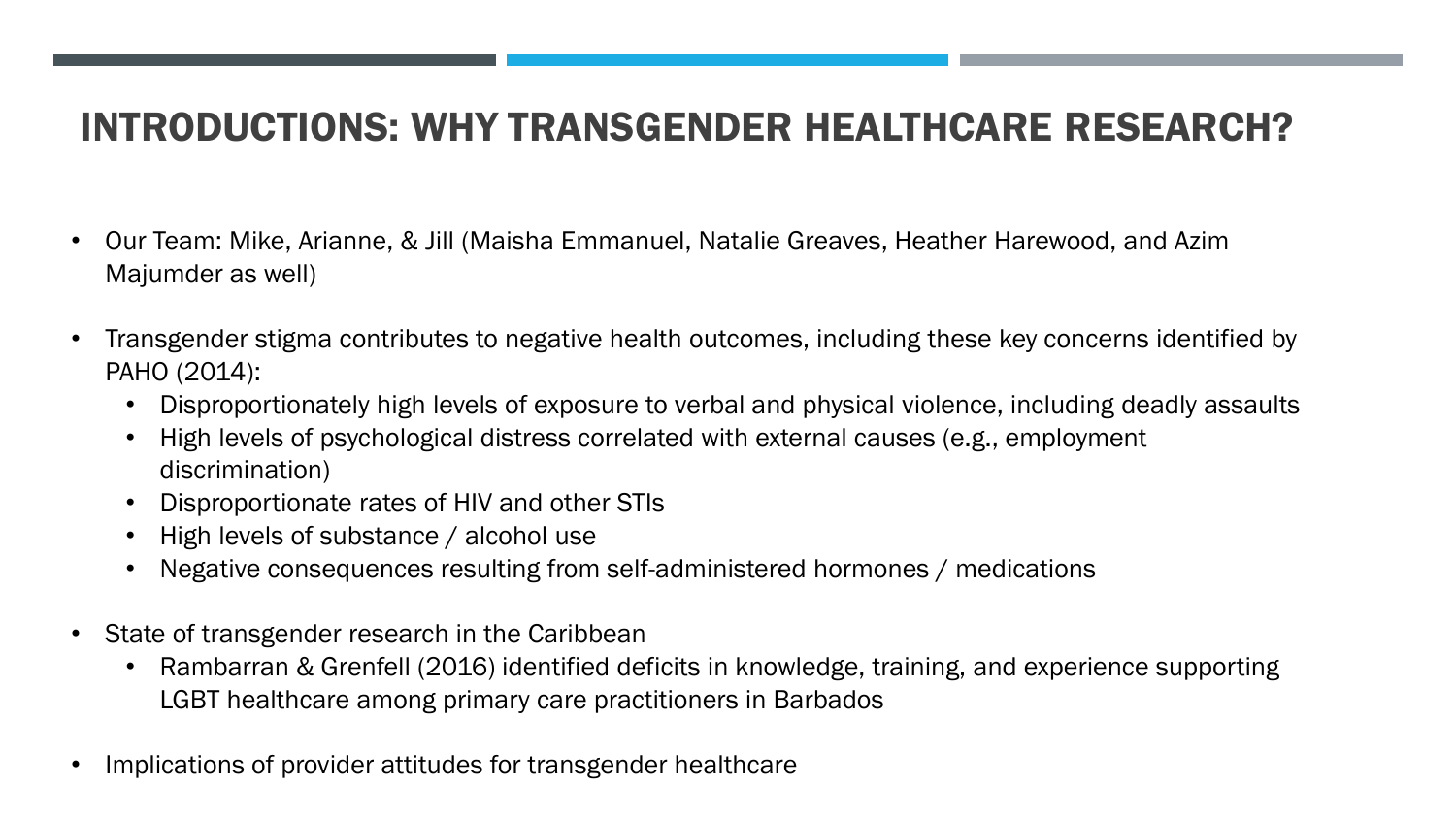## STUDY 1: ATTITUDES TOWARD TRANSGENDER PEOPLE AMONG MEDICAL STUDENTS

- Medical students ( $N = 205$ ; 155 women, 43 men, 7 unstated) enrolled at a publicly-supported Caribbean university completed the Transgender Attitudes and Beliefs Scale (TABS; Kanamori et al., 2017).
- The TABS 3 subscales are:
	- **Interpersonal comfort**
		- e.g., "I would feel comfortable having a transgender person into my home for a meal."
	- **Sex / Gender Beliefs**
		- e.g., "Humanity is only male or female; there is nothing in between."
	- **Human Value**
		- e.g., "Transgender individuals should be treated with the same respect and dignity as any other person."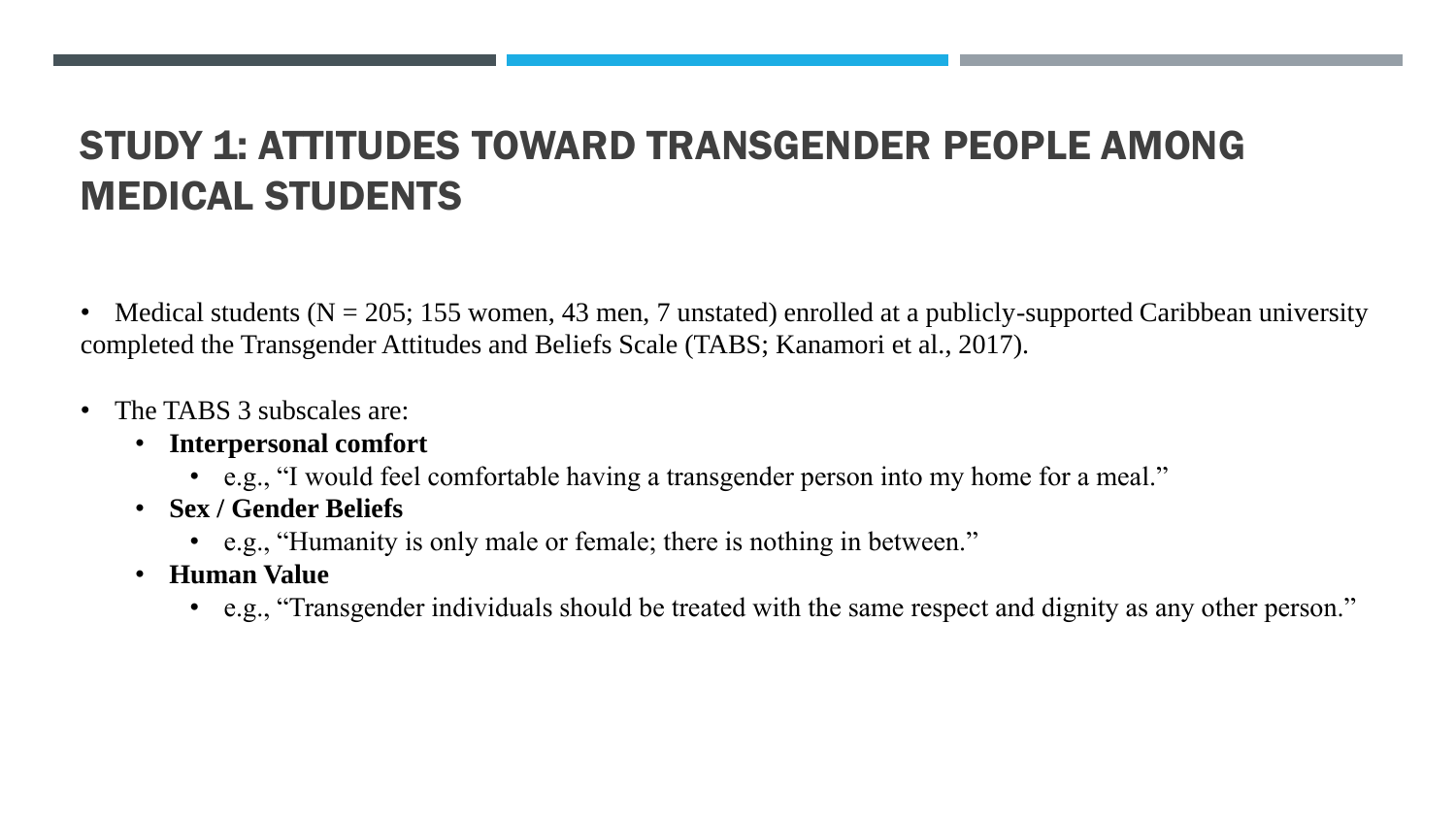## RESULTS OF STUDY 1

- The boring technical stuff:
	- Internal consistency was strong for the total TABS ( $\alpha$  = .93) and variable for the three subscales: Interpersonal Comfort (IC:  $\alpha$  = .91), Sex/Gender Beliefs (SGB:  $\alpha$  = .89), and Human Value (HV:  $\alpha$  = .74). Confirmatory factor analysis (CFA) demonstrated acceptable overall fit for the three-factor model.
- Surprising: There were no significant gender differences in overall attitudes toward transgender people as measured by the total TABS score
- Not surprising: Women reported higher Interpersonal Comfort scores.
- Surprising: Scores were not correlated with age or with year in medical school.
- "Ceiling effect" for Human Value
	- Students reported significantly more tolerant attitudes on the Human Value scale than on Interpersonal Comfort or Sex / Gender Beliefs scales.
	- The HV factor did not correlate as strongly as expected with the other two factors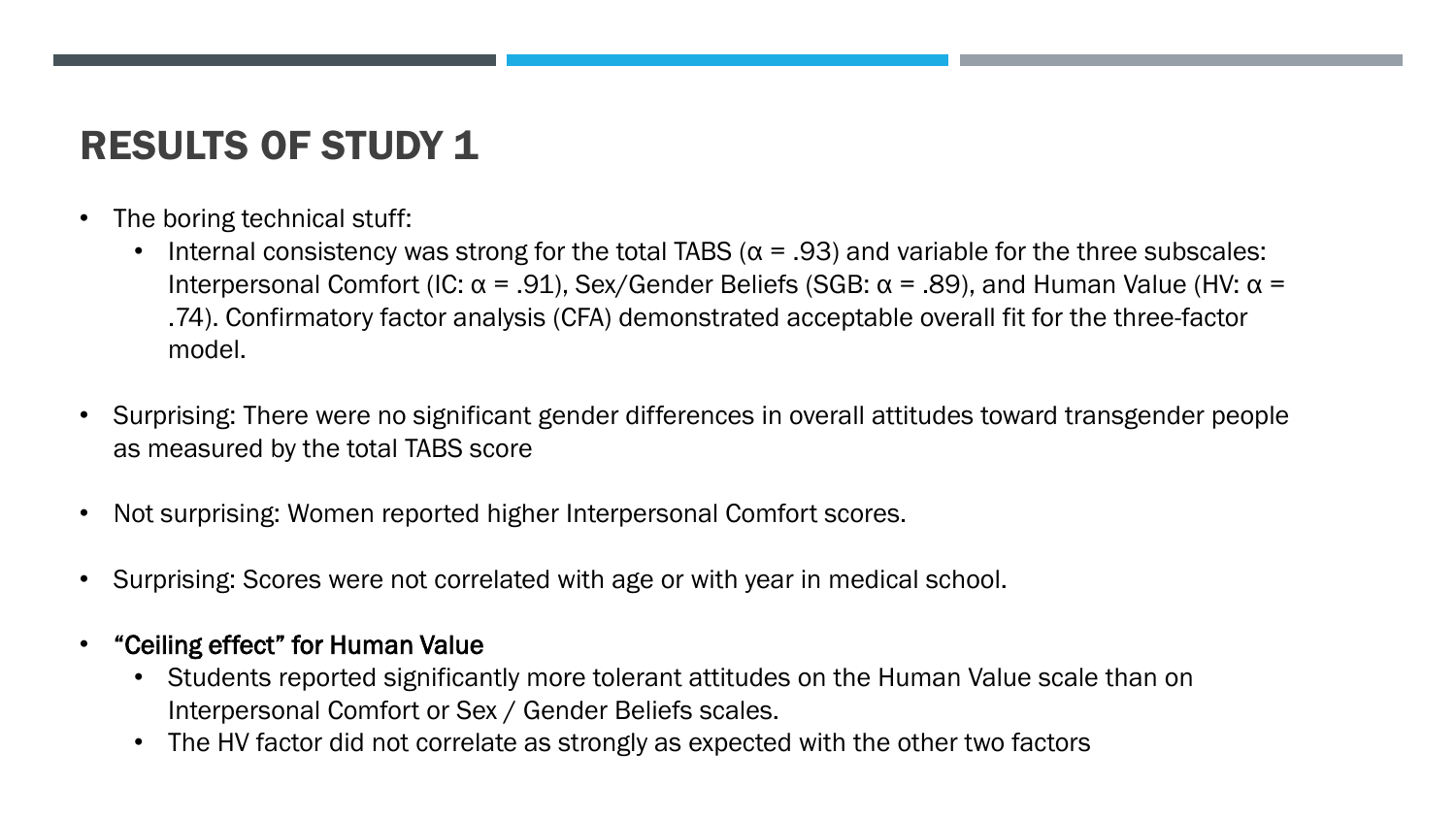## STUDY 2: QUALITATIVE INVESTIGATION OF MEDICAL FACULTY **ATTITUDES**

- Butterfly Barbados provided advice and funding support
- Fifteen of 18 eligible educators participated in two focus groups (FG1n=7, FG2 n=8). Educators ranged in experience from one year to over two decades.
- Overarching theme: Pragmatism
- Emerging themes:
	- Knowledge Gaps (perceived and actual) about transgender people and healthcare
	- Tensions: time and resources
	- Position and Content (pragmatism)
	- Environment of stigma and discrimination, barriers to care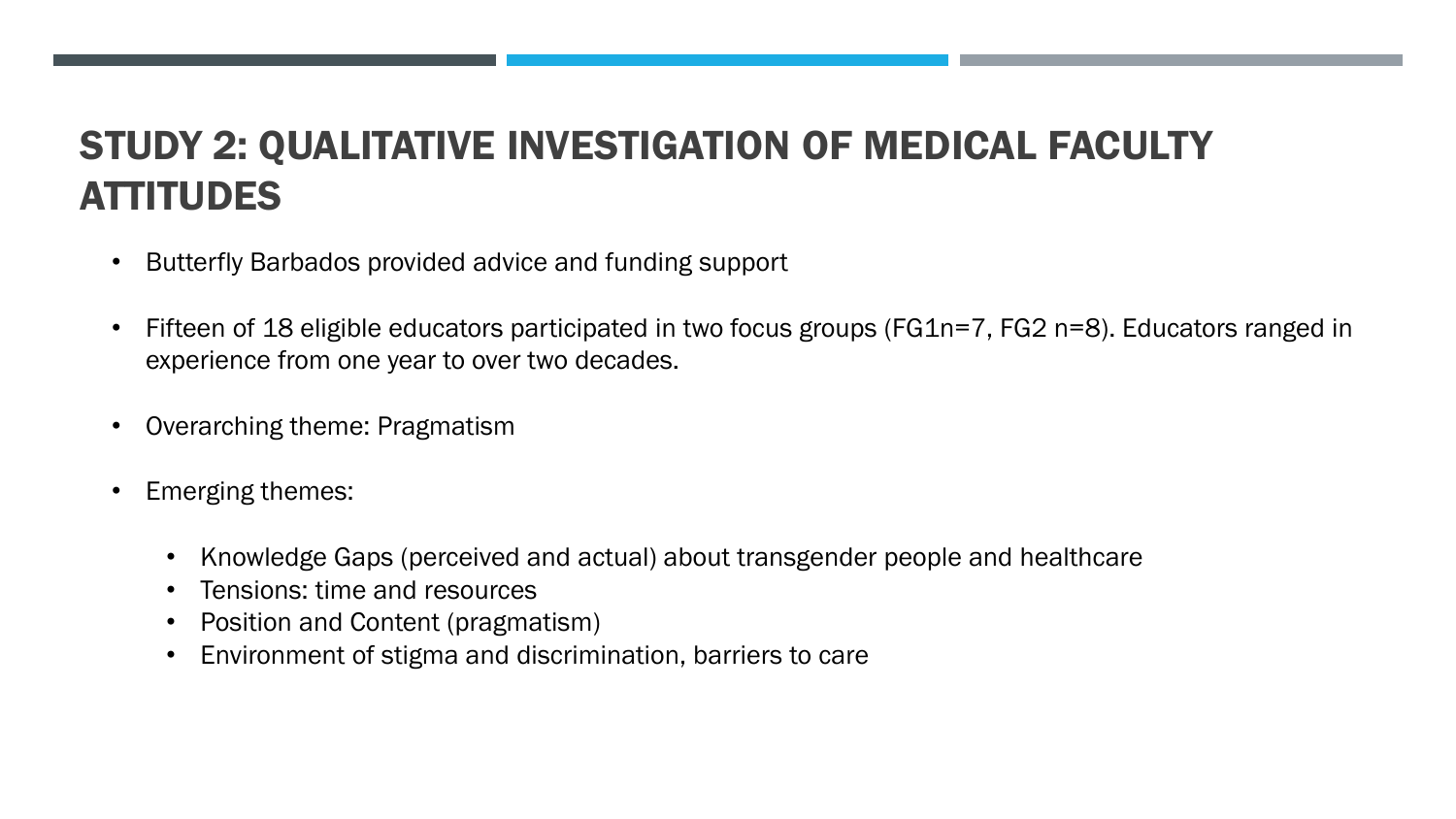## UWI: CURRENT STATE OF CURRICULUM

- Pre-clinical years: formal part of general introduction to ethics of diverse patient care
- Clinical years: encountered (usually informally) in clerkships
	- More formally covered in Psychiatry and Medical Ethics and Humanities Clerkship
		- with help from Butterfly Barbados
	- **Endocrinology**
	- Genitourinary health
	- **Child and adolescent health**
	- Plastic and reconstructive surgery
	- **Dermatology**
	- **Psychiatry**
	- Infectious disease
- Not (generally) included in assessment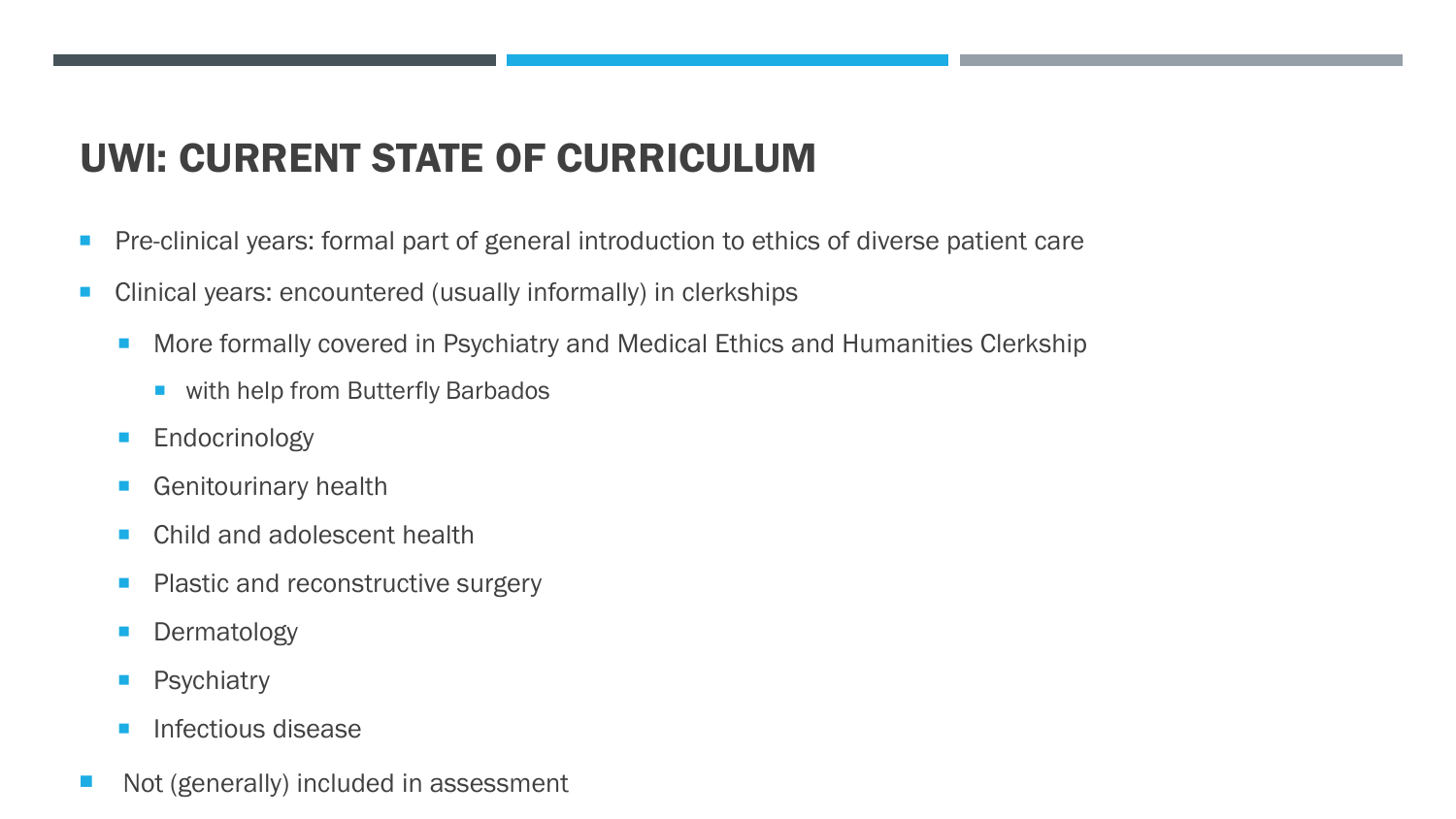## IMPLICATIONS AND FUTURE RESEARCH DIRECTIONS

- **IMPACT ON the Faculty and University culture in how we treat our students** 
	- **Inclusivity**
	- **Modeling of representation**
- **Impact on curriculum and teaching** 
	- **More formal and focused teaching for general etiquette**
	- **Incorporation into general clinical teaching**
	- **More detail and focus at post-graduate training level (specialty- specific) and continuing medical** education level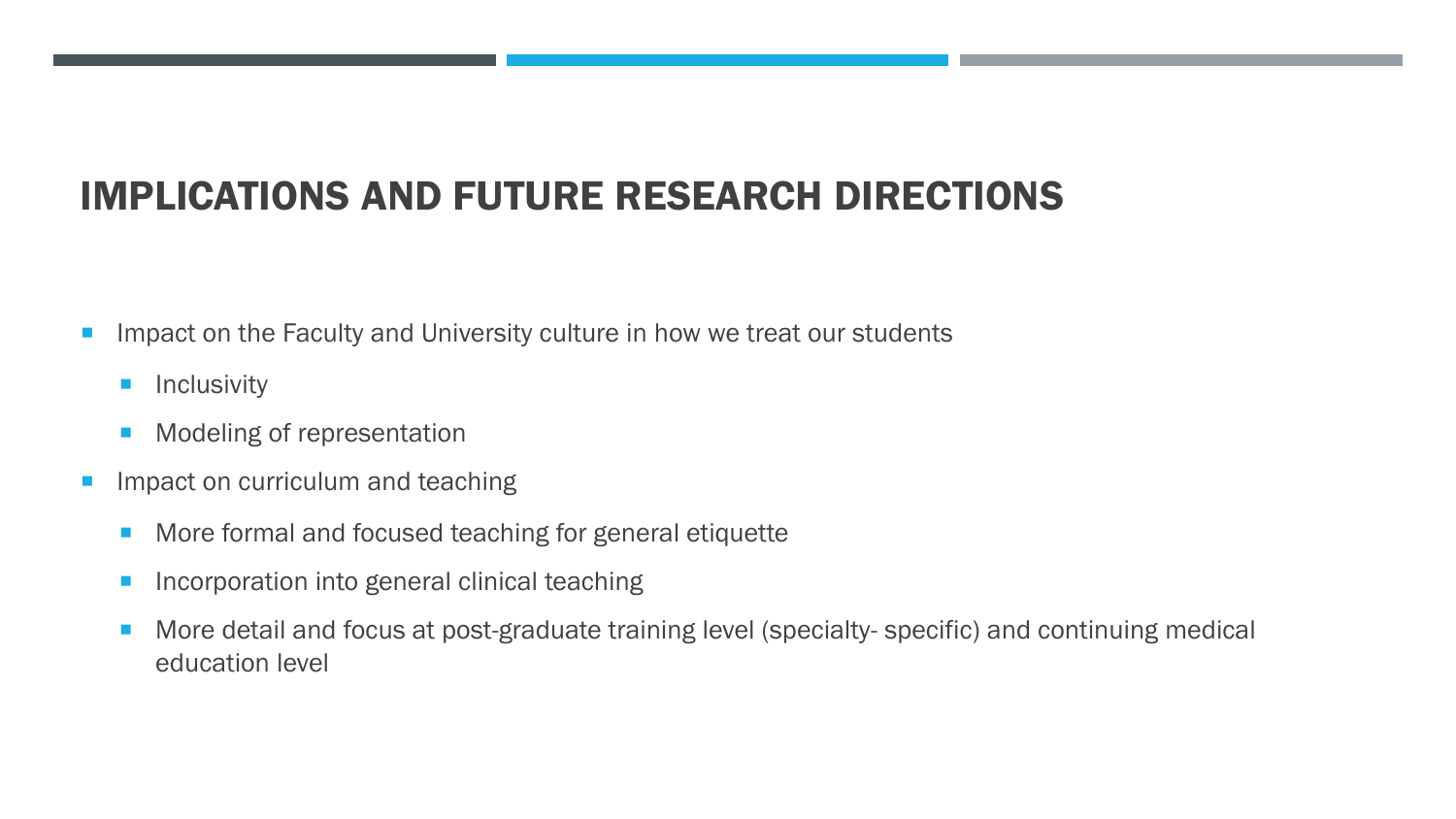## IMPLICATIONS AND FUTURE RESEARCH DIRECTIONS

- **Exploration of attitudes in other medical education institutions in the region**
- **Exploration of attitudes in paramedical professions** 
	- **Nursing**
	- **Ambulance and paramedics**
- **Curriculum reform** 
	- **Teaching module development**
	- Continuing medical education (CME)-discussions ongoing